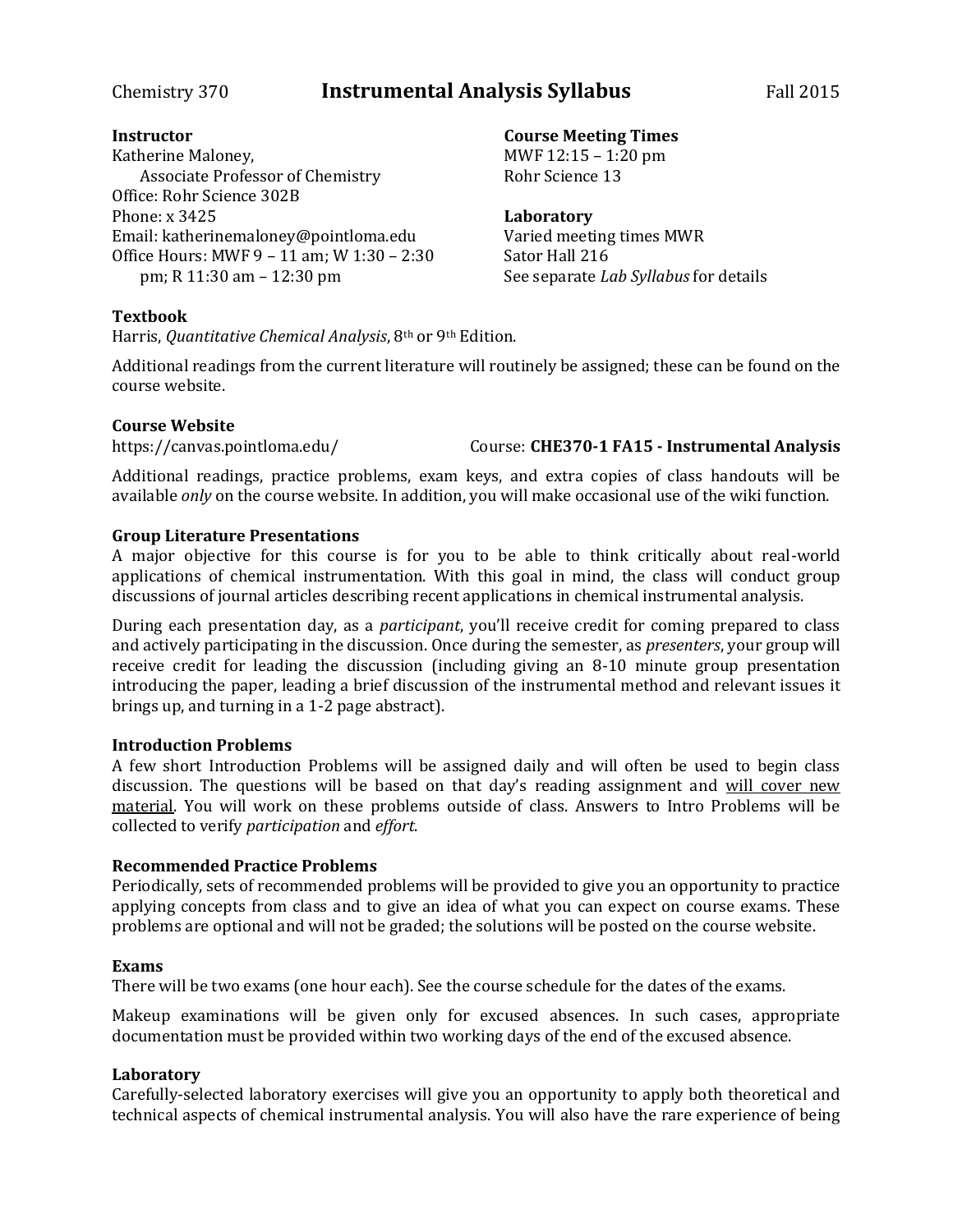the *very first* users of several new pieces of equipment, acquired with the new science building! Patience, critical thinking, and intellectual independence will serve you well in this laboratory!

#### **Attendance**

Regular attendance is absolutely essential to success in Chem 370. Students who miss class for any reason are ultimately responsible for anything covered in that class (including announcements). Students who miss 20% of the total class meetings (4 meetings) may be dropped from the course.

#### **Grades**

| Group Literature Presentations | 20%         |
|--------------------------------|-------------|
| Intro Problems                 | 10%         |
| Laboratory                     | 30%         |
| Exams $(2)$                    | 40%         |
| Total                          | <b>100%</b> |
|                                |             |

### **Academic Integrity**

All students enrolled in this course are expected to adhere to the highest standards of academic integrity. If you are uncertain of the legitimacy of a particular action, you should contact the course instructor and request clarification.

- Collaboration with other students on the experiment, data collection, and data analysis for laboratory reports is encouraged, but the report should be your own.
- Use of any unauthorized aids, or aiding other students on exams is prohibited.
- Improper use of sources on lab reports and/or group literature abstracts is both illegal and unethical, and is grounds for a failing grade. (Note that it is possible to commit plagiarism even while citing the source. For clarification, see the instructor.)
- Assignments and exams from this course may not be committed to dorm repositories or otherwise be used to help future students.

Violations of academic honesty – including cheating, plagiarism, falsification, aiding academic dishonesty, and malicious interference – will be prosecuted to the full extent of university policy.

### **Academic Accommodations**

While all students are expected to meet the minimum academic standards for completion of this course as established by the instructor, students with disabilities may require academic accommodations. At Point Loma Nazarene University, students requesting academic accommodations must file documentation with the Disability Resource Center (DRC), located in the Bond Academic Center. Once the student files documentation, the Disability Resource Center will contact the student's instructors and provide written recommendations for reasonable and appropriate accommodations to meet the individual needs of the student. This policy assists the university in its commitment to full compliance with Section 504 of the Rehabilitation Act of 1973, the Americans with Disabilities (ADA) Act of 1990, and ADA Amendments Act of 2008, all of which prohibit discrimination against students with disabilities and guarantees all qualified students equal access to and benefits of PLNU programs and activities.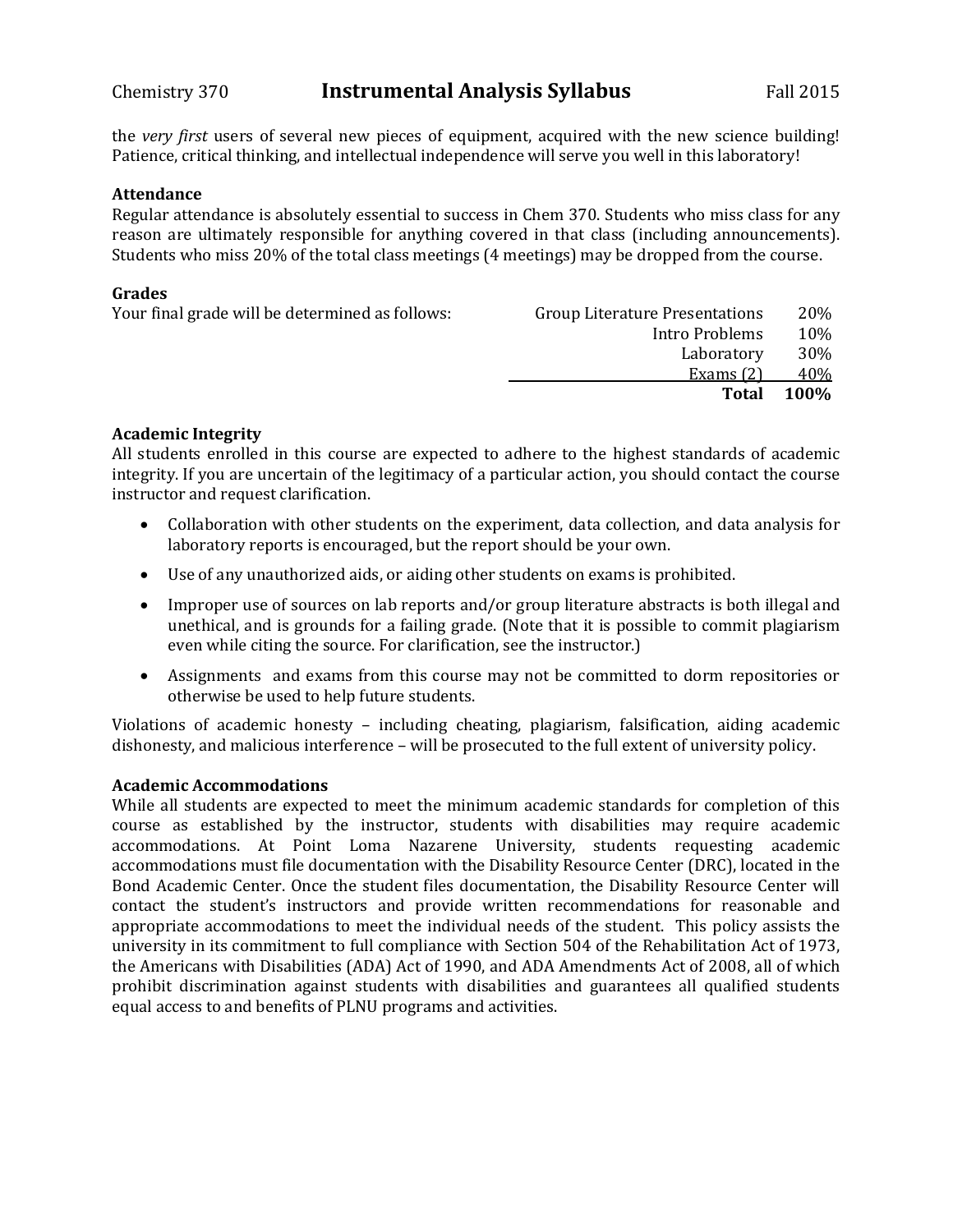| <b>CHE370 Goals</b>                                                          | <b>CHE370 Outcomes</b>                                                                                                                                                                                                                                                                                                                                                                                                                                                                                                                                                                                                                                                                                                                       |
|------------------------------------------------------------------------------|----------------------------------------------------------------------------------------------------------------------------------------------------------------------------------------------------------------------------------------------------------------------------------------------------------------------------------------------------------------------------------------------------------------------------------------------------------------------------------------------------------------------------------------------------------------------------------------------------------------------------------------------------------------------------------------------------------------------------------------------|
| Students will:                                                               | Students will be able to:                                                                                                                                                                                                                                                                                                                                                                                                                                                                                                                                                                                                                                                                                                                    |
| 1. learn how to select<br>an appropriate<br>instrumental<br>method           | a. identify strengths and limitations of instrumental methods (including<br>UV-Vis absorption spectroscopy, atomic absorption and emission<br>spectroscopy, IR spectroscopy, atomic and molecular mass<br>spectrometry, and gas- and liquid-chromatography)<br>b. compare instrumental methods with respect to precision, detection<br>limit, linear range and selectivity<br>c. employ standards in instrumental analyses, including internal and<br>external standards, and the method of standard addition                                                                                                                                                                                                                                |
| 2. understand the<br>relationship<br>between signal and<br>noise             | a. identify sources of noise (both general and method-specific) and<br>strategies for reducing each type<br>b. calculate the signal-to-noise ratio for a particular data set<br>c. calculate the number of scans required to improve signal-to-noise ratio<br>by a specified amount                                                                                                                                                                                                                                                                                                                                                                                                                                                          |
| 3. understand the<br>theory behind<br>chemical<br>instruments                | a. draw a diagram to represent the energy changes during various types<br>of spectroscopy<br>b. convert between wavelength, frequency, wavenumbers, and energy of<br>electromagnetic radiation<br>c. describe the chemical phenomenon responsible for a particular signal<br>d. convert between absorbance and % transmittance<br>e. determine the concentration of an unknown sample using Beer's Law<br>f. describe sources of deviation from Beer's Law and strategies for<br>preventing or correcting the deviation<br>g. using UV-vis, IR, and/or mass spectral data, predict the structure of an<br>unknown molecule<br>h. using experimental data, determine the column efficiency and<br>resolution for a chromatographic separation |
| 4. learn the<br>components of<br>chemical<br>instruments                     | a. identify the major components in several types of chemical<br>instrumentation and explain how they work<br>b. draw a block diagram for a particular instrument or configuration<br>c. justify the choice of a particular component, configuration, or<br>experimental condition in an instrumental method                                                                                                                                                                                                                                                                                                                                                                                                                                 |
| 5. apply knowledge of<br>instrumental<br>analysis to real-<br>world problems | a. perform UV-vis, ICP-OES, and IR spectroscopy; and gas- and liquid-<br>chromatography and analyze the resulting data<br>b. present an article from the recent chemical literature highlighting the<br>instrumental method used, and write a brief abstract summarizing the<br>key points from the article you presented<br>c. write a concise and clear report describing the background,<br>experimental procedure, results, data analysis, and conclusions of an<br>instrumental analysis                                                                                                                                                                                                                                                |

**Program Learning Outcomes:** CHEM PLO 2 (HPLC) and ENVS PLO 3 (HPLC, ICP, IR, UV-vis) will be assessed directly by faculty laboratory instructors' observation of students' use of instruments.